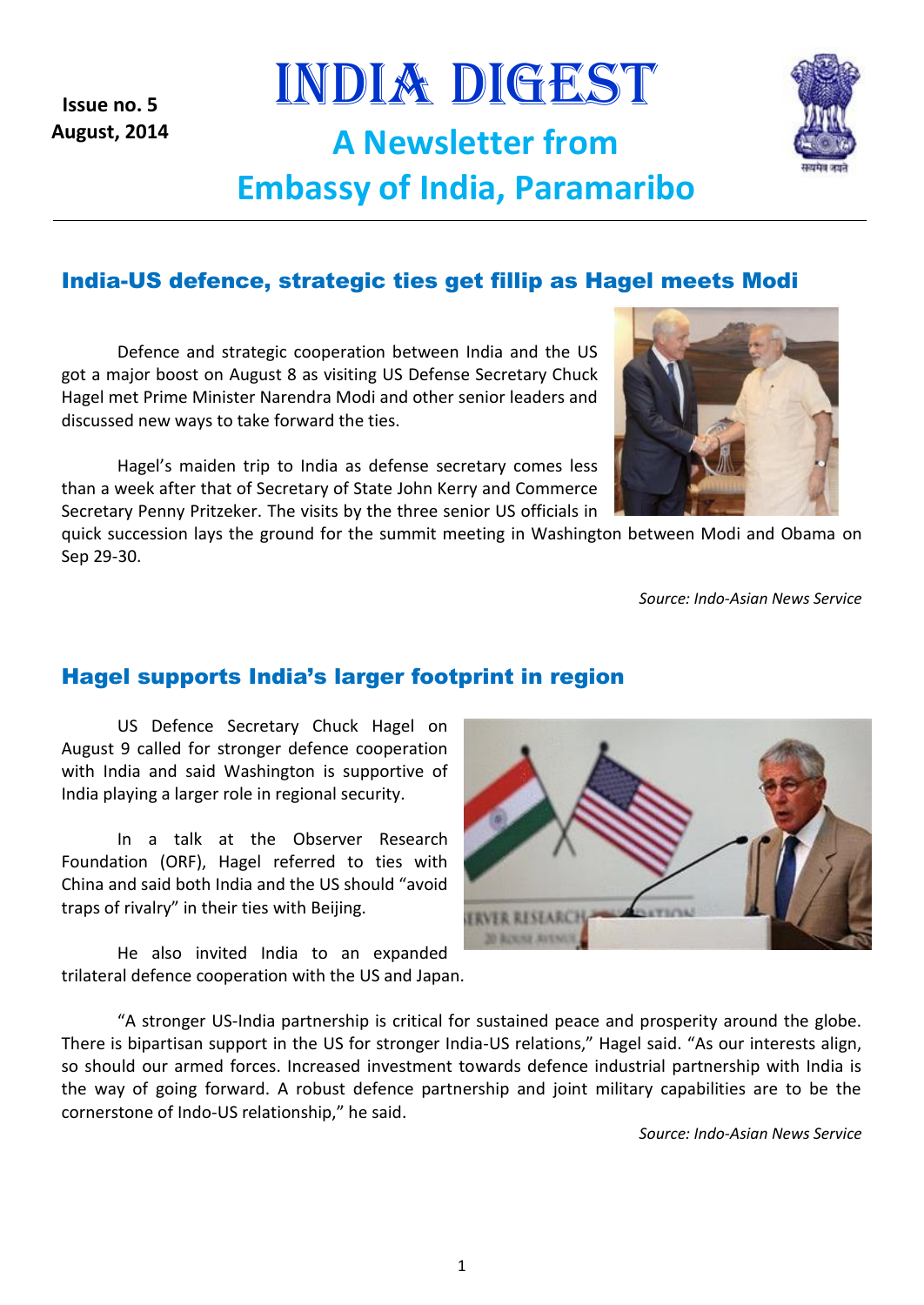# Way paved for foreign equity push for India's railways, defence

India on August 6 took a major step forward in bigticket reforms, allowing varying levels of enhanced foreign equity in the crucial defence hardware industry and railroad infrastructure, keeping with the promise made in last month's national and rail budgets.

The foreign investment cap in the defence sector, that has an allocation of \$38 billion for this fiscal, has been hiked to 49 percent from the present 26 percent, in a move that can potentially help India curb its import bill on military hardware, 70-75 percent of which is sourced from overseas.



In the crucial railways sector, for which the Modi government has estimated the investment required at a whopping \$38 billion in 10 years, 100 percent foreign equity has been allowed in areas such as high-speed train systems, suburban railroad network and dedicated freight projects to be implemented in public-private partnership mode.

Ranked among the world's top five, the Indian railroad network ferries 23 million people and 2.65 million tonnes of goods daily, or 1.1 billion tonnes annually, from 7,172 stations on 12,617 passenger and 7,421 freight trains over more than 64,000 route km.

With a network stretching from Baramulla in Jammu and Kashmir in the foothills of the Himalayas to the southern tip of Kanyakumari in Tamil Nadu, the Indian Railways is also among the largest employers with an estimated 1.4 million people on its rolls.

*Source: Indo-Asian News Service*

### India won't trade food security, farmers' interest: Minister

India is not opposed to any agreement to simplify the rules of global commerce but cannot wait endlessly for a permanent solution on subsidies, so crucial for food security and welfare of its farmers, Commerce Minister Nirmala Sitharaman said.

"India must have freedom to use its food reserves to feed the poor without any threat of violating any international obligation," the minister said, adding issues of development and food security are critical and cannot be sacrificed to mercantile considerations.



"A permanent solution on food security is a must for us. We cannot wait endlessly in a state of uncertainty, while the WTO (World Trade Organization) engages in an academic debate on subject of food security," she added.

At a meeting of trade diplomats of 160 member countries of the WTO in Geneva last week, India decided to veto an accord on trade facilitation, saying a parallel solution must be found on the permissible subsidy on procurement of food for public distribution.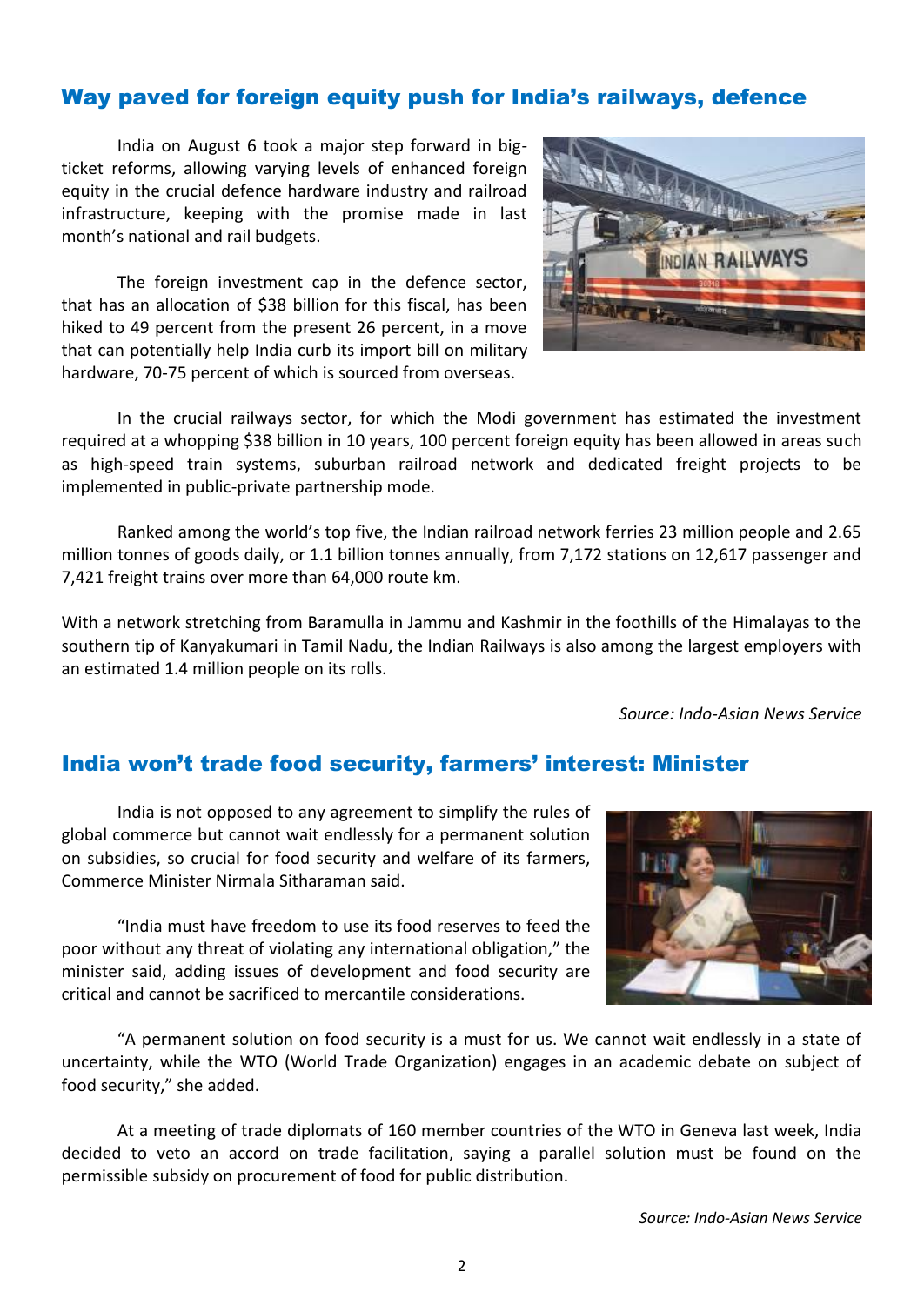## Textile policy to focus on new export markets

With an aim to grab one-fifth of the global textile business and increase exports to \$300 billion in the next decade, the Government proposes to rejig labour laws, make special efforts to attract foreign investment and enter new markets with high export potential, such as Japan, China, Brazil and Russia.

*Source: Business Line*

### India's textile export up 12 percent in 2013

Signalling a positive shift in India's textile export, the country shipped \$36.69 billion during 2013 from \$32.88 billion in 2012, up 11.58 percent. According to the Textiles Ministry, \$39.31 billion worth of textile, clothing and handicrafts, during 2013-14 up 12.58 percent.

The country had shipped textile, clothing and handicrafts worth \$34.93 billion during April-March, 2012-13.

with a majority of segments likely to post higher output.

finally visible," CII said



*Source: Indo-Asian News Service*

# Govt readying blueprint for manufacturing revival, easing of SEZ norms: Sitharaman

The Modi government is preparing a blueprint to revive the manufacturing sector, including a new framework for making special economic zones (SEZs) more attractive to investors by easing various restrictions, said minister of state for commerce, corporate affairs and finance Nirmala Sitharaman. Some of the changes to the SEZ scheme may be announced in the forthcoming foreign trade policy.

*Source: The Financial Express*



3



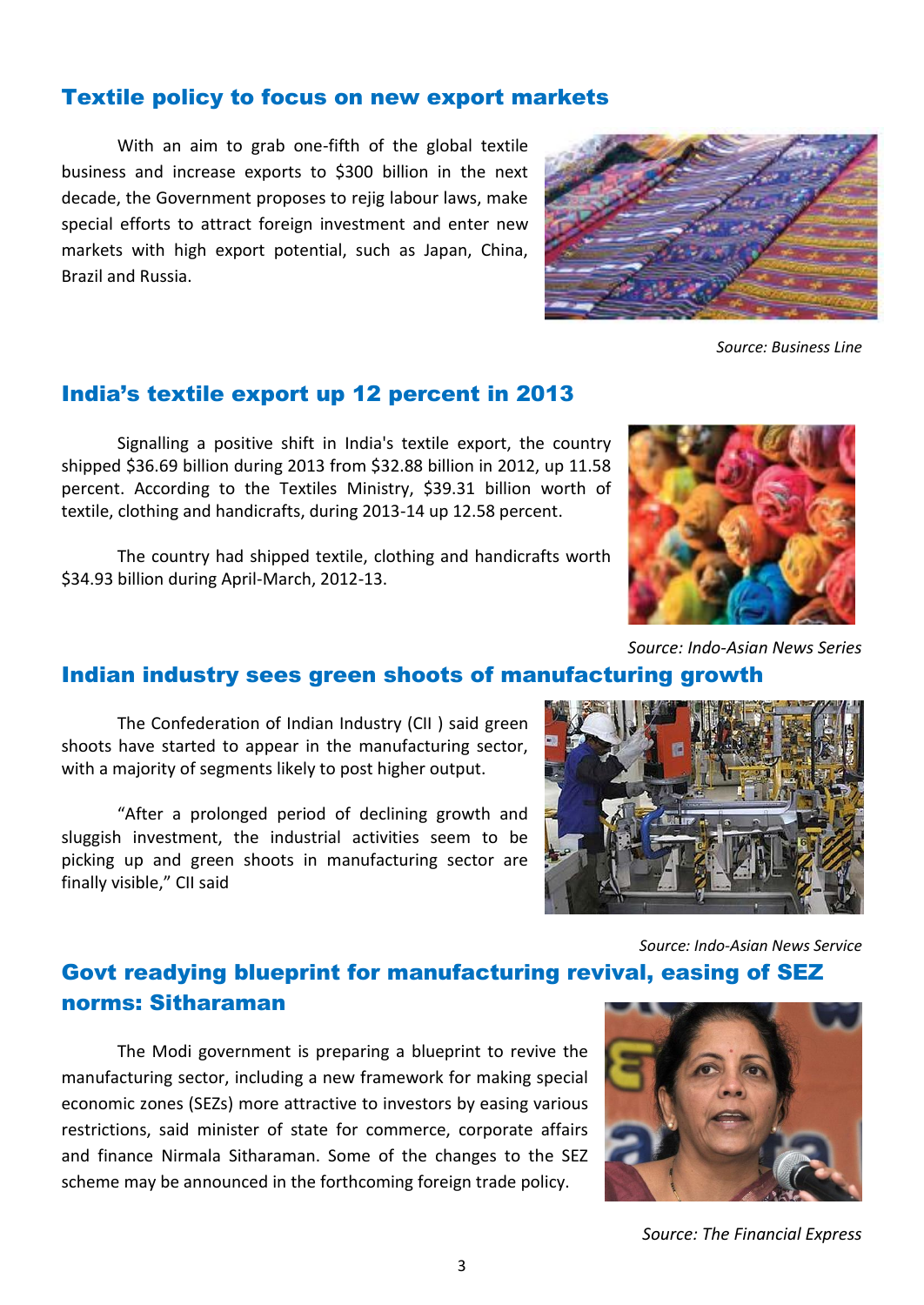# Modi delivers on promised financial inclusion mission

Prime Minister Narendra Modi announced a financial inclusion mission to mark India's 68th Independence Day and extend banking, credit, insurance and pension services to all households.

Named as "Pradhan Mantri Jan Dhan Yojana" or Prime Minister's People's Wealth Mission, it will provide two bank accounts, at least, to every household and an insurance scheme for the poor, among other numerous benefits.

"We want to integrate the poorest of the poor people with bank accounts," the prime minister announced during the course of his I-Day speech from the historic Red Fort in New Delhi on August 15.

*Source: Indo-Asian News Series* 

# Modi launches financial inclusion scheme, 15 million accounts opened

Prime Minister Narendra Modi on August 28 launched the pan- India financial inclusion scheme called "Jan Dhan Yojana", a flagship project of his government, under which bank accounts and RuPay debit cards with an insurance cover of Rs.100,000 will be provided to millions still without access to formal banking facilities.

The objective is to provide each of the estimated 75 million households in the country with a bank account and insurance policy.

### PM to investors: sell anywhere but 'make in India'

Prime Minister Narendra Modi at his inaugural address to the nation on the occasion of Independence Day announced an ambitious plan for financial inclusion of the poorest of Indians, promised that the existing Planning Commission would soon be replaced by an entity imbued with greater spirit of federalism and appealed to the youth to work towards making India a manufacturing hub.

The PM appealed to all countrymen as well as Non Resident

Indians and the world at large to contribute in making India a manufacturing hub. He said India needed to balance its import and export baskets as also generate employment for its youth. "Come 'make in India', I appeal to the world," Modi said, adding "sell anywhere but manufacture here."

He said India should be able to make anything from paper to plastic, satellites to submarines. Stressing on the need for skill development in India, he also asked the youth to dream of manufacturing items like electronic goods, which after oil were the second most imported items, in India.

*Source: Indo-Asian News Service*





4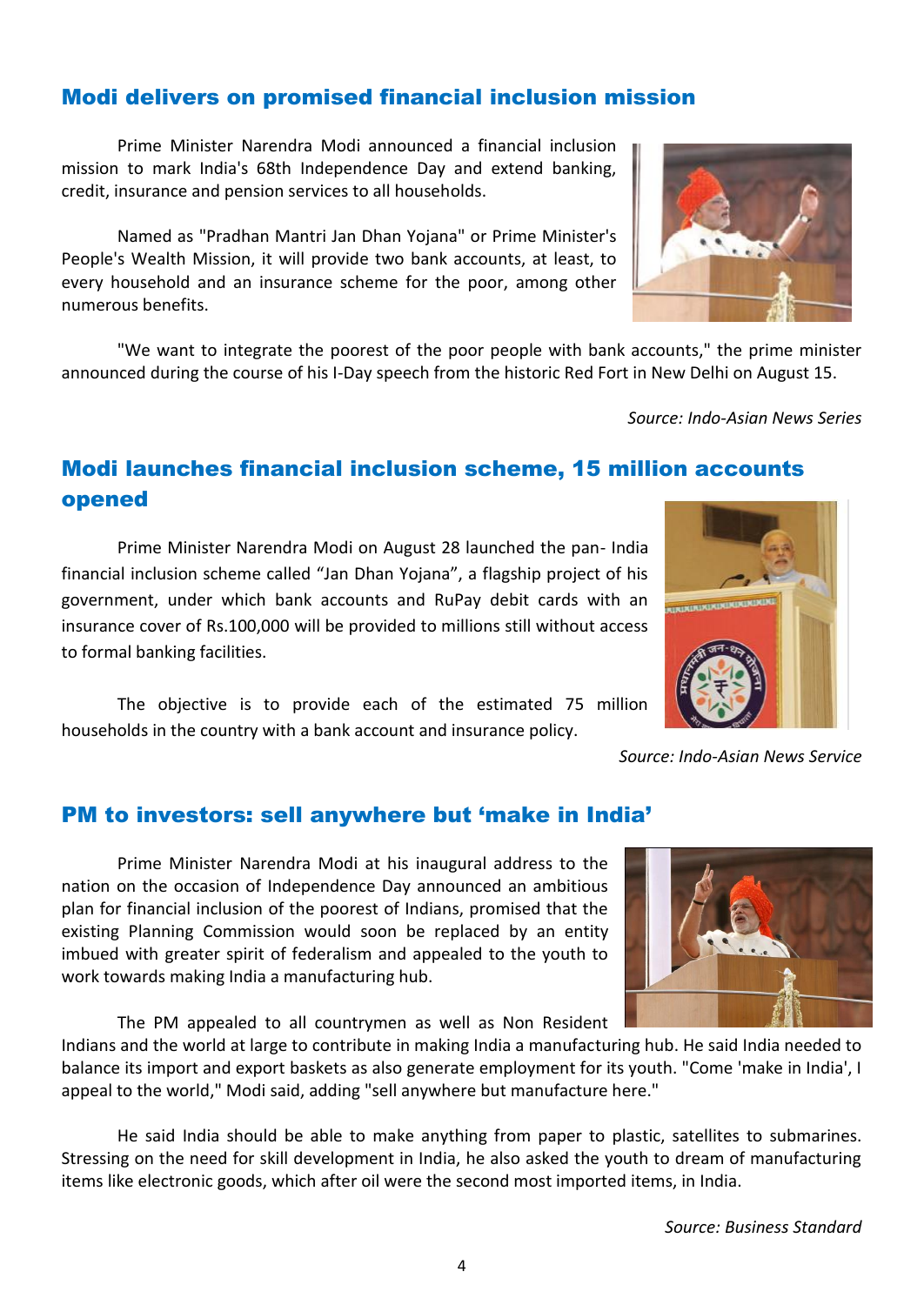## India Inc. welcomes Modi's I-Day speech

India Inc. welcomed the maiden speech of Prime Minister Narendra Modi on the occasion of Independence Day in which he presented a vision to transform India into a global manufacturing hub.

Addressing the nation from the ramparts of the historic Red Fort, Modi said: "I tell the world, Make in India! Sell anywhere but manufacture here. We have the skill and talent." He said it should be every Indian's dream to see "Made in India" products around the world - environment-friendly and with zero defects.

Industry body Confederation of Indian Industry (CII) welcomed the prime minister's speech citing high importance attached to manufacturing and investment in it.

*Indo-Asian News Service*

#### Medical technology can be \$50 bn industry by 2025: CII

The \$6.3 billion medical technology industry in India has the potential to expand to \$50 billion by 2025 if it receives the appropriate policy support, the Confederation of Indian Industry said.

The sector deals in medical devices, equipments as well as diagnostics used in healthcare services.

# Pharma players gear up to cash in on overseas opportunities

The Indian pharmaceutical industry can benefit significantly from the huge emerging export opportunity. For long acknowledged as the generic drug manufacturing capital of the world, India with its several low cost generic manufacturers, can exploit the fact that over the next few years, a large number of drugs will be going off-patent.

Ratings agency Crisil said drugs worth \$130-150 billion will

be going off patent between 2012 and 2017. To capitalise on this, it expects that India's top 20 pharmaceutical companies will crank up capital expenditure by around 40 per cent to over Rs. 50,000 crore by 2017-18.

*Source: The Hindu*





*Source: Indo-Asian News Series*

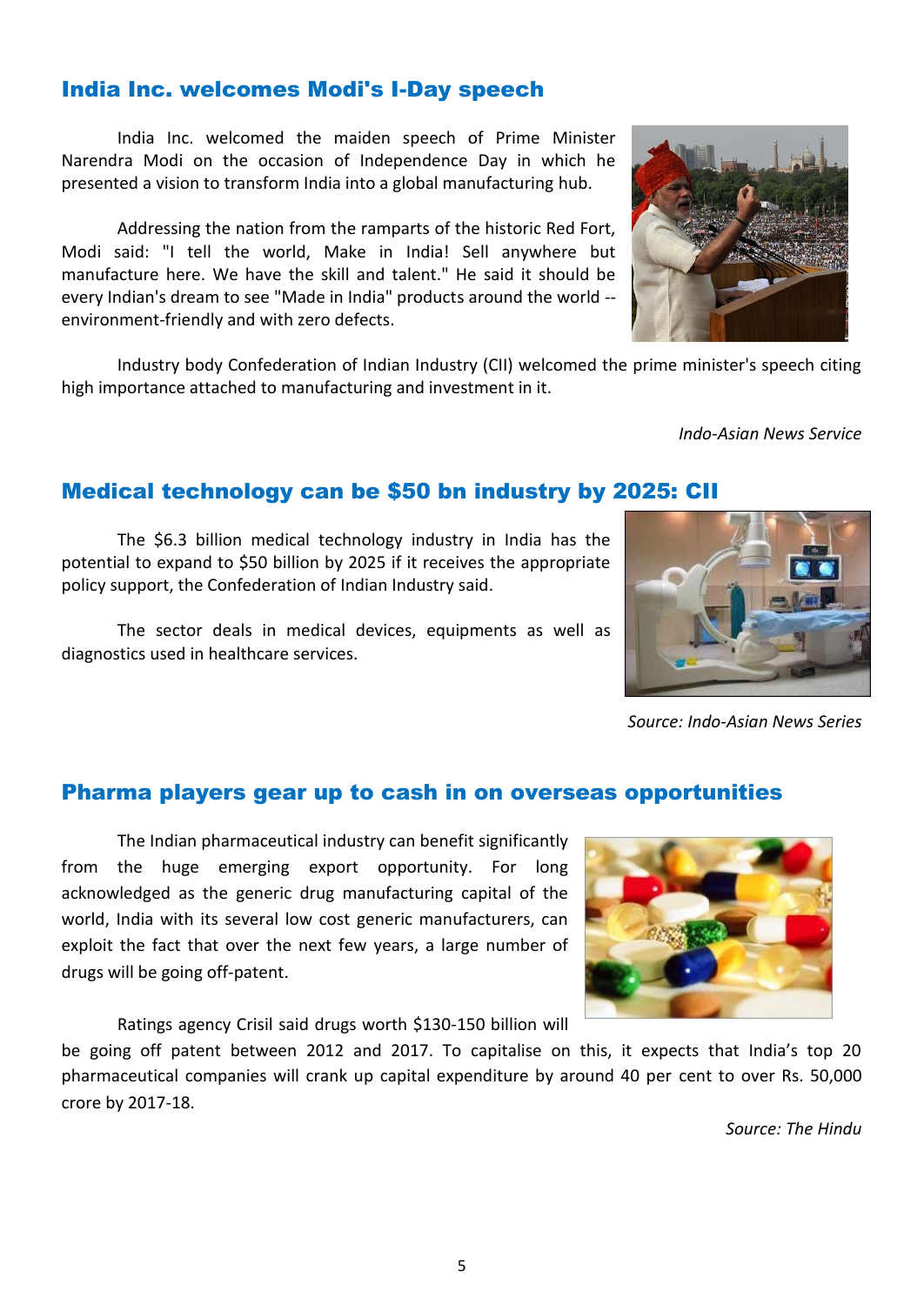The government is actively considering a proposal to

investment (FDI) in the manufacture of medical devices, through the automatic route. Consultations between ministries, led by the ministry of commerce, are on. A policy and rules could be framed soon, a senior official said.

have a separate policy for allowing 100 per cent foreign direct

FDI policy for medical devices on the cards



growing rapidly, creating a major potential market for manufacturing of medical equipment and medical devices in India.

According to a recent report from The Boston Consulting Group and Confederation of Indian Industry, the medical technology sector in India was estimated at \$6.3 billion in 2013, growing annually at 10-12 per cent. The report says the sector is highly under-penetrated, contributing merely seven to eight per cent of the spending on health care, compared to 18 per cent on pharmaceuticals.

It says the medical technology sector has the potential to touch \$50 billion by 2025, if it gets ample government support and clarity, in terms of policy and regulation.

*Source: Business Standard*

### Jaitley, US Fed chairperson likely to meet in Nov

After Prime Minister Narendra Modi's scheduled visit to Washington in late September, New Delhi is likely to host a bilateral meeting between finance minister Arun Jaitley and Federal Reserve chairperson Janet Yellen in November to focus on Indo-US economic ties.

While Modi and US President Barack Obama will discuss a range of issues including civilian nuclear cooperation, defence and strategic affairs, besides economic ties, the meeting

between Jaitley and Yellen will be more focused on trade, taxation and monetary policy, government officials said.

*Source: The Financial Express*

#### FDI jumps 34% to \$1.92 bn in June

Foreign direct investment (FDI) flows to India surged by about 34 per cent to \$1.92 billion in June, according to the official data.

In June 2013, the country had received FDI worth \$1.44 billion.



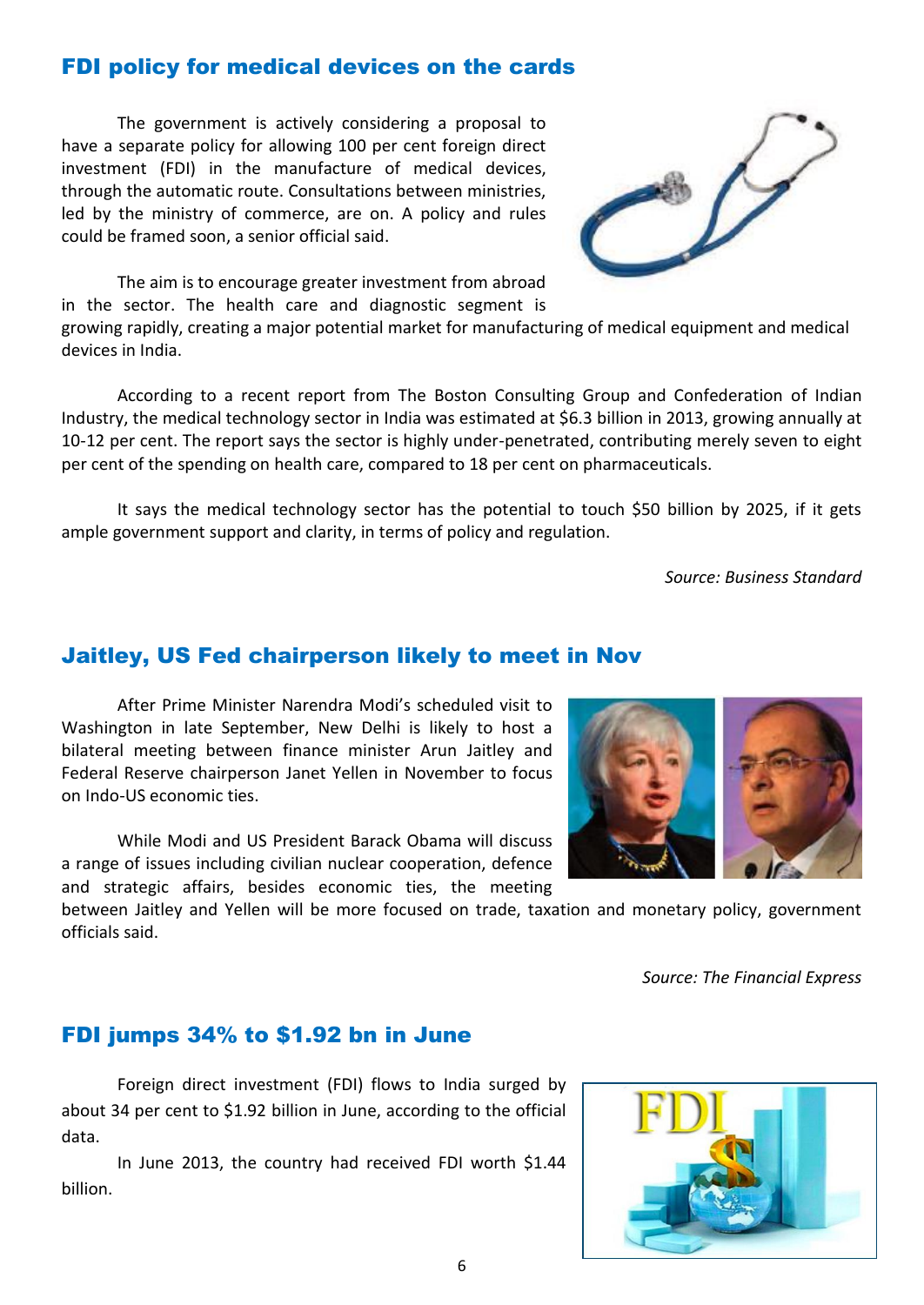During April-June in this fiscal, the foreign inflows recorded a growth of 34 per cent. FDI was at \$7.23 billion in April- June, 2014-15 compared to \$5.39 billion in April-June 2013-14, the data by Department of Industrial Policy and Promotion showed. In May, the FDI figure (\$3.60 billion) was the highest since September 2013 when the country received foreign investment of \$4.13 billion.

*Source: Press Trust of India*

# Exports projected to touch \$750 bn by 2018-19

Boosted by a forthcoming foreign trade policy, India's exports are expected to cross the \$350 billion mark in 2014-15 and reach \$750 billion by 2018-19, the Federation of Indian Export Organisations (FIEO) said.

#### *Source: Indo-Asian News Service*

 $1 \cap S$ 

### India takes top spot in Nielsen's global consumer confidence

India has touched the top spot in consumer confidence among the 60 countries measured in Nielsen's Global Survey of Consumer Confidence and Spending Intentions in the second quarter (April-June) of 2014.

The country's ranking increased seven index points to 128, surpassing the 123 logged by Indonesia, which previously held the top spot for five consecutive quarters.

#### Economy to grow much faster in coming quarter: Jaitley

Finance Minister Arun Jaitley said that the economy is expected to grow much faster in the coming quarters than the growth of 5.7 percent in gross domestic product (GDP) achieved during the first quarter of the current fiscal.

"Growth rate of 5.7 percent in first quarter is encouraging. The recent GDP figures show that the economy is on a recovery path. We expect the economy to grow much faster in the coming quarters,"

Jaitley said in New Delhi on the occasion of the new government completing 100 days in office.

7